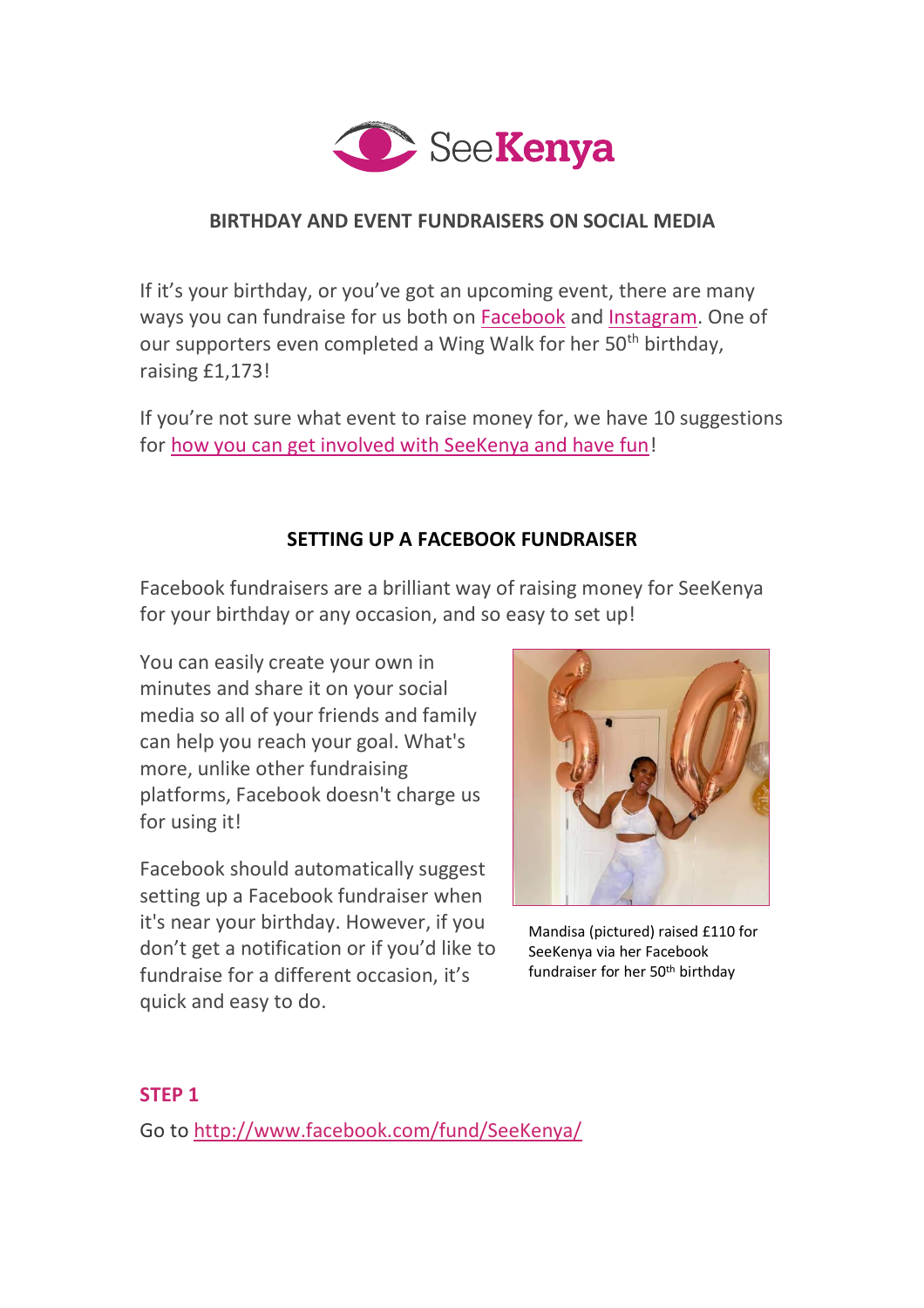#### **STEP 2**

The fundraiser will appear. You can personalise it to you – here are some suggestions;

- Add a descriptive title for your fundraiser and tell your friends why you're raising money – the more emotive and personal your story the better.
- We suggest setting a target of £100 (if you want to raise more you can increase the target by small increments when you hit it!)
- Add a relevant cover photo for your fundraiser  $-$  a photo of you for example.

#### **STEP 3**

Click 'Create' to set the fundraiser live.

#### **STEP 4**

Once it's all set up, don't forget to share it with your friends and family to let as many people know as possible and smash your targets!

#### **STEP 5**

While your fundraiser is live, thank the people donating to it and ask your friends to share it on their own Facebook pages so more people see it.

When your fundraiser has closed, Facebook will automatically transfer the money to us.

## **THANK YOU!**

If you have any questions, please email us at [info@seekenya.org](mailto:info@seekenya.org)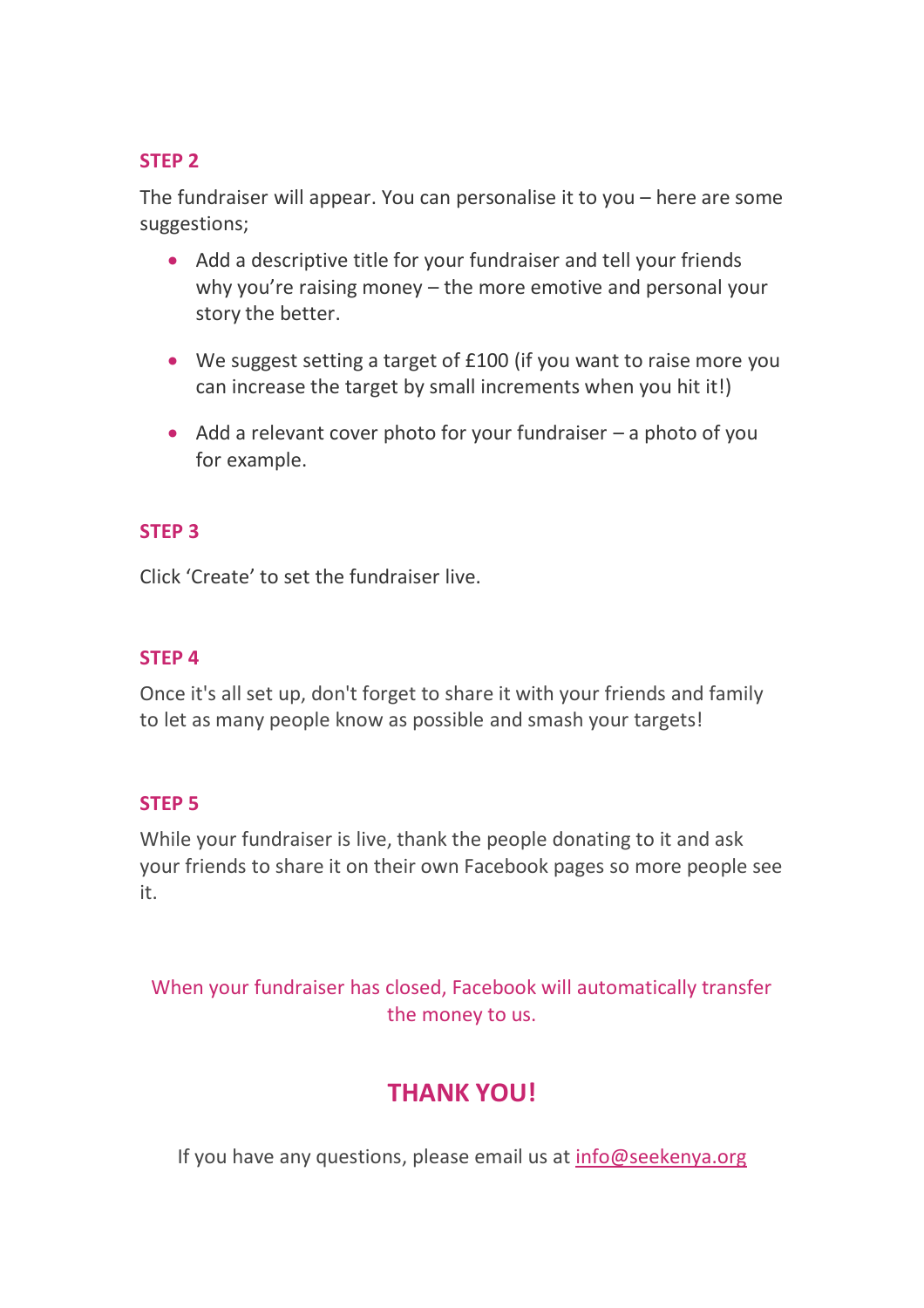#### **SETTING UP AN INSTAGRAM FUNDRAISER**

<span id="page-2-0"></span>Instagram fundraisers are a brilliant way of raising money for SeeKenya for your birthday or any occasion, and so easy to set up!

You can create your own in minutes and share it so all of your friends and family can help you reach your goal. What's more, unlike other fundraising platforms, Instagram doesn't charge us for using it!

## **STEP 1**

In your Instagram account, click the add button to create a new post.

## **STEP 2**

Add a photo. This will be the fundraiser cover photo – so you could add a photo of you for example. Continue to select any relevant filters.

## **STEP 3**

In the 'write a caption' box, add a few sentences to tell your friends why you're raising money – the more emotive and personal your story the better. This description will appear on the fundraiser page.

#### **STEP 4**

Click 'Add Fundraiser' once you added location/any tags. Search for 'seekenyacharity' in the list and click on it.

#### **STEP 5**

Change the goal amount if you'd like to set a different target - we suggest setting a fundraiser goal of £100 (if you want to raise more you can increase the target by small increments when you hit it!).

Click 'Done'.